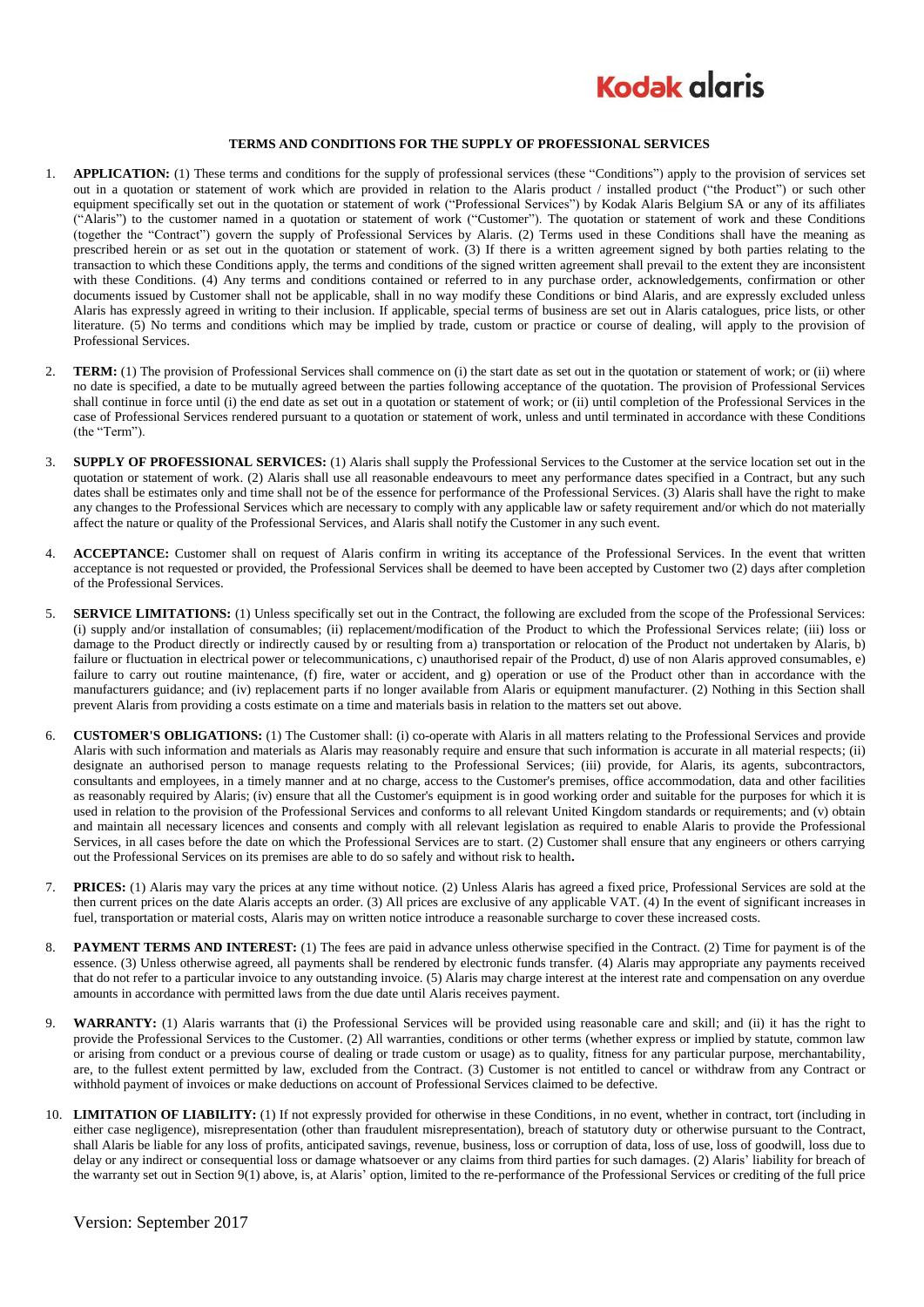## **Kodak glaris**

paid for the Professional Services that directly gave rise to the claim. (3) Subject to (1) and (2), Alaris' aggregate liability for all other claims, whether in contract, tort (including in either case negligence), misrepresentation (other than fraudulent misrepresentation), breach of statutory duty or otherwise pursuant to the Contract, shall be limited to the net price paid by the Customer for the specific Professional Services giving rise to the claim in the twelve (12) months prior to the date on which the loss or damage occurred. (4) Nothing in the Contract shall be deemed to exclude or limit Alaris' liability in respect of: (i) Loss or damage caused by wilful intent or gross negligence of Alaris or Alaris' officers, employees, agents or contractors; (ii) Injuries to or death of any person, caused by Alaris or Alaris' officers, employees, agents or contractors; or (iii) any other liability which cannot be excluded by law. (5) Any claim for loss or damages, (except a claim for damages arising out of (4), must be notified to Alaris within twelve (12) months as from the date on which the damage was caused, failing which such claim is deemed to be waived.

- 11. **INTELLECTUAL PROPERTY:** All intellectual property rights, meaning all inventions, patents, registered designs, design rights, data base rights, copy rights, know-how, trademarks, trade secrets and any other intellectual property rights, and the applications for any of the same and any rights or forms of protection of a similar nature and having equivalent or similar effect to any of them which may subsist anywhere in the world ("Intellectual Property Rights") in or arising out of or in connection with the Professional Services shall be owned and retained by Alaris unless otherwise set out in the Contract.
- 12. **INDEMNIFICATION:** (1) Customer shall (i) not cause or permit any third party to cause any damage or endanger the Intellectual Property Rights of Alaris; and (ii) without prejudice to any other rights of Alaris, indemnify Alaris for any loss suffered by Alaris by reason of any use by Customer, Customer's employees, agents or customers, of Intellectual Property Rights of Alaris other than in accordance with the Contract. (2) Customer shall without prejudice to any other rights of Alaris, indemnify Alaris for any loss suffered by Alaris, howsoever arising, by reason of Customer's breach of its obligations pursuant to Section 6 above. (3) In the event of a claim, or notification of an intention to make a claim, which may reasonably be considered likely to give rise to a liability under this indemnity ("Claim"), Customer shall: (i) as soon as reasonably practicable, give written notice of the Claim to Alaris specifying the nature of the Claim in reasonable detail; and (ii) not make any admission of liability, agreement or compromise in relation to the Claim. (4) Customer shall not, except with the prior written consent of Alaris, consent to entry of any judgment or enter into any settlement that does not include an unconditional term the giving by the claimant or plaintiff to Alaris and its affiliates a release from all liability and blame with respect to the Claim.
- 13. **SUSPENSION AND TERMINATION:** (1) If Alaris' performance of any of its obligations under the Contract is prevented or delayed by any act or omission by the Customer or failure by the Customer to perform any relevant obligation ("Customer Default"), Alaris shall, without limiting its other rights or remedies, have the right to suspend performance of the Professional Services until the Customer remedies the Customer Default, and to rely on the Customer Default to relieve it from the performance of any of its obligations to the extent the Customer Default prevents or delays Alaris' performance of any of its obligations. (2) Alaris shall not be liable for any costs or losses sustained or incurred by the Customer arising directly or indirectly from Alaris' failure or delay to perform any of its obligations as set out in the Contract; and the Customer shall reimburse Alaris on written demand for any costs or losses sustained or incurred by Alaris arising directly or indirectly from the Customer Default. (3) Where, in Alaris' reasonable opinion, equipment is no longer capable of economic repair or where parts are no longer available, such equipment may be removed from the scope of the Contract on written notice to the Customer. (4) Without prejudice to its other rights, Alaris may terminate the Contract or in its sole discretion suspend performance of the Professional Services immediately by written notice to the Customer in the event that (i) Customer fails to pay any sums due under and in accordance with the Contract; (ii) Customer breaches any terms of the Contract; (iii) Customer is unable to pay its debts as they fall due, passes a resolution for winding up (other than for the purposes of a solvent amalgamation or reconstruction) or if a court of competent jurisdiction makes an order to that effect, enters into a receivership or liquidation or otherwise ceases to carry on business or an analogous event occurs to Customer in any jurisdiction; (iv) an event pursuant to Section 18 (6) where such event has persisted for more than 14 days; or (v) pursuant to Section [16](#page-1-0) (2).
- 14. **CONFIDENTIAL INFORMATION:** (1) All non-public, confidential or proprietary information of Alaris, including but not limited to, specifications, samples, patterns, designs, plans, drawings, documents, data, business operations, pricing, discounts or rebates, disclosed by Alaris in connection with the Contract, whether disclosed orally or disclosed or accessed in written, electronic or other form or media, and whether or not marked, designated or otherwise identified as "confidential," shall be deemed to be confidential, to be used solely for the purpose of performing under the Contract and may not be disclosed or copied unless authorized in advance by Alaris in writing. (2) Upon Alaris' request, Customer shall promptly return all documents and other materials received from Alaris and delete any copies made thereof. (3) Alaris shall be entitled to apply for injunctive relief for any violation of this Section. (4) This Section does not apply to information that is: (i) in the public domain; (ii) known to Customer at the time of disclosure; (iii) rightfully obtained by Customer on a non-confidential basis from a third party; or (iv) is required to be disclosed by any applicable law or by order of any court of competent jurisdiction or any government body, agency or regulatory body, provided that the receiving party shall use all reasonable endeavours to give the disclosing party as much written notice of the disclosure as it reasonably can to enable the disclosing party to seek a protective order or other action protecting the confidential information from disclosure.
- <span id="page-1-1"></span>15. **DATA PROTECTION:** (1) Each party will comply with its obligations in terms of laws and regulations relating to the protection or disclosure of personal data, sensitive data or such other data which is deemed to be 'personal' pursuant to applicable data protection law in force from time to time. (2) Each party shall indemnify, defend and hold the other party harmless against claims resulting from or in connection with the indemnifying party's non-observance or insufficient observance of such obligations or any of its obligations in this Sectio[n 15.](#page-1-1)
- <span id="page-1-0"></span>16. **MAJOR BUSINESS CHANGE:** (1) If in the reasonable opinion of Alaris there is or is likely to be a major change in the business operations of Alaris which has or could have an adverse impact on the viability of the provision of the Professional Services to be supplied to the Customer ("Major Business Change"), Alaris shall notify the Customer and Alaris and the Customer shall meet and discuss in good faith whether the provisions of any Contract between Alaris and the Customer needs to be varied. (2) In the event that the parties cannot agree in good faith on such contract variations within a period of 30 days of the parties meeting, then either party has the right to terminate any contract between them. (3) Unless otherwise agreed by Alaris and the Customer in writing, the rights and obligations of the parties which have arisen prior to termination shall not be affected and shall stay in full force and effect. For the avoidance of doubt, with effect from the date of termination, Alaris shall have no obligation to supply or deliver any Professional Services under the relevant Contract anymore. (4) Neither party will be entitled to claim or receive compensation from the other party by reason of the operation of this Section.